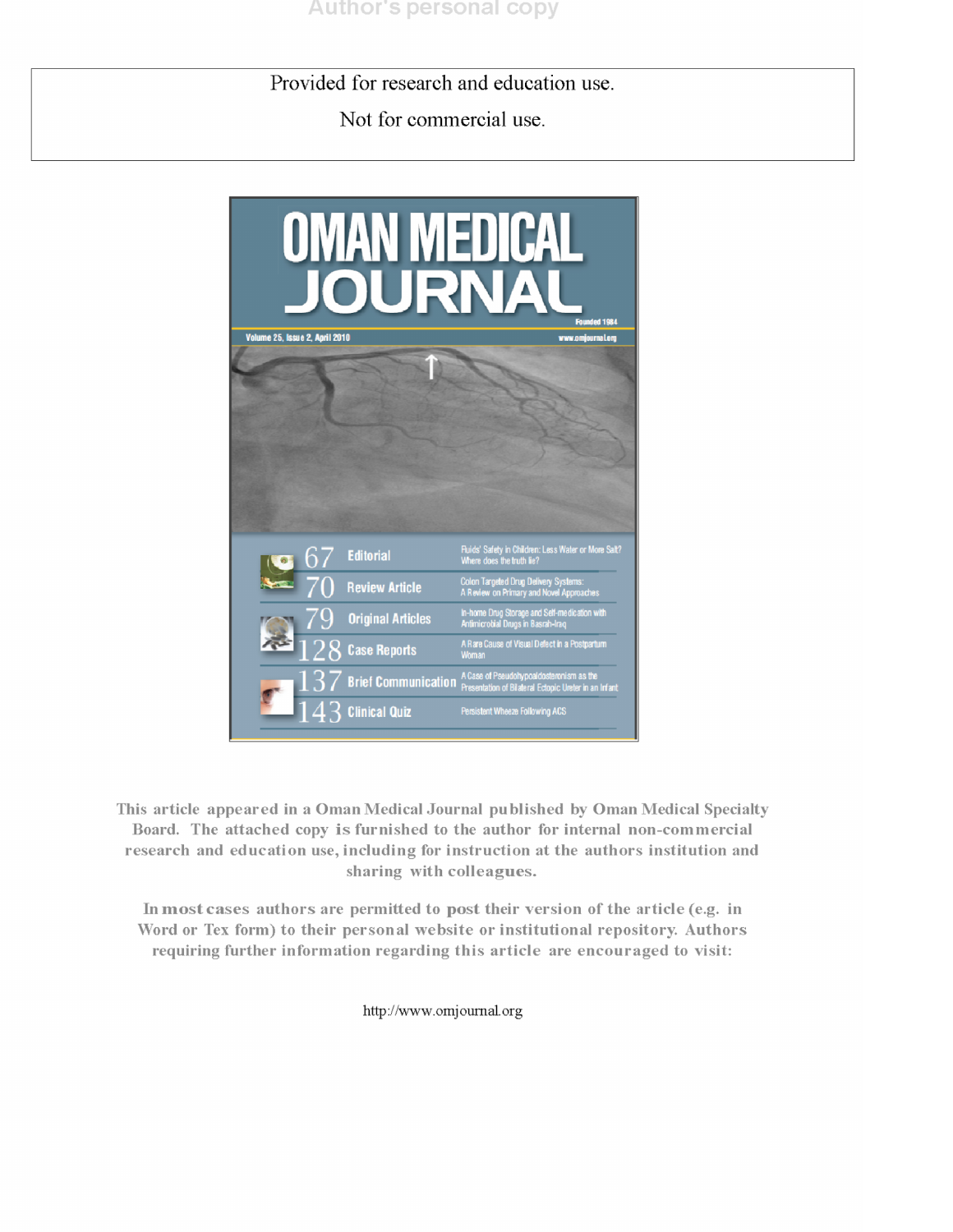## **Health Researchers and Policy Makers: A Need to Strengthen Relationship**

## Asya Al-Riyami

*From the Department of Research and Studies, Ministry of Health, Muscat, Sultanate of Oman*

> *Received: 12 July 2010 Accepted: 22 Aug 2010*

*Address correspondence and reprint request to: Dr. Asya Al-Riyami Director of Research and Studies, Ministry of Health, P.O Box 393, Postal code 100, Muscat, Sultanate of Oman E-mail: asyariyami@gmail.com* doi:10.5001/omj.2010.75

 $\blacksquare$  he World Health Organization has recognized the need to use more rigorous processes to ensure that health care recommendations are informed by the best available research evidence. Developing recommendations make little sense if they are not used. Thus, effective strategies to promote the appropriate use of recommendations by decision-makers are important.<sup>1</sup> Discussions internationally have also been focusing on how to develop mechanisms to support the use of research evidence in developing clinical practice guidelines, health technology assessments, and health policy.<sup>2</sup>

Decision makers on health issues have to address a series of difficult questions when choosing programs and policies: What is the likely disease burden that might be prevented or reduced? Which programs and policy options are likely to result in meaningful improvements in health? How will the benefits be distributed among the affected groups? Which potential solutions are appropriate and feasible for a specific situation? In implementing the decisions they need to consider issues like political and technical feasibility, the fit between strategy and the community context, and cost and cost- effectiveness?<sup>3</sup>

It needs to be understood that health researchers and policymakers have different perspectives towards resources and time frames regarding availability of research findings. They operate under different settings, each with its own professionalism and limitations. It is noted that "policy-makers rarely convey clear messages about the policy challenges they face in their specific context to allow for timely and appropriate research agendas. Researchers on the other hand often produce scientific evidence which is not always tailor-made for application in different contexts and is usually characterized by complexity and grades of uncertainty." 4

Researchers cannot in advance predict the utilization of their evidence in terms of interpretation and usefulness for decision makers, but they can influence policy outcomes if they engage with the policy community as a stakeholder or via other stakeholders.<sup>5</sup> Thus, according to van Kammen et al "initiatives are needed to facilitate interaction between researchers and policy-makers to foster greater use of research findings and evidence in policy-

making and to narrow the 'know-do gap'. Knowledge brokering is designed to close the know-do gap. It differs from other strategies, such as 'researcher-push' or 'policy-maker-pull'. It starts with the recognition that creating knowledge and formulating policy are two different processes. The focus of knowledge brokering is not on transferring of the results of research, but on organizing the interactive process between the producers (researchers) and users (policy-makers) of knowledge so that they can co-produce feasible and research-informed policy options. Knowledge brokering is a two-way process that aims to; 1) encourage policy-makers to be more responsive to research findings, and 2) stimulate researchers to conduct policy-relevant research and translate their findings to be meaningful to policy-makers."6

There is growing literature on research synthesis techniques that are focusing on policy makers' unique concerns. They are different than the established methods of summative systematic reviews to answer well-defined clinical effectiveness questions. Admittedly, as Lomas notes "the task is more challenging- demanding and often impatient clients, questions that need ongoing negotiation and depend as much on context as on content, literatures with unclear boundaries, multiple relevant methodologies and few generally agreed upon standards for quality. There are, however, those who are rising to these challenges and trying to develop methods for interpretive synthesis for the benefit of policy makers. These methods have the potential to get social science and health services research contributing to healthcare management and policy as effectively as the Cochrane Collaboration brings epidemiologic and economic research to the provision of clinical care." 7

A recently published study to understand the perspectives and attitudes of policy-makers towards the use and impact of research in the health sector in low- and middle-income countries used data from 83 semi-structured, in-depth interviews conducted with purposively selected policy-makers at the national level in Argentina, Egypt, Iran, Malawi, Oman and Singapore.<sup>8</sup> Policymakers interviewed for this study were unequivocal in their support for health research and the high value they attribute to it. However, they stated that there were structural and informal barriers to research contributing to policy processes, to the